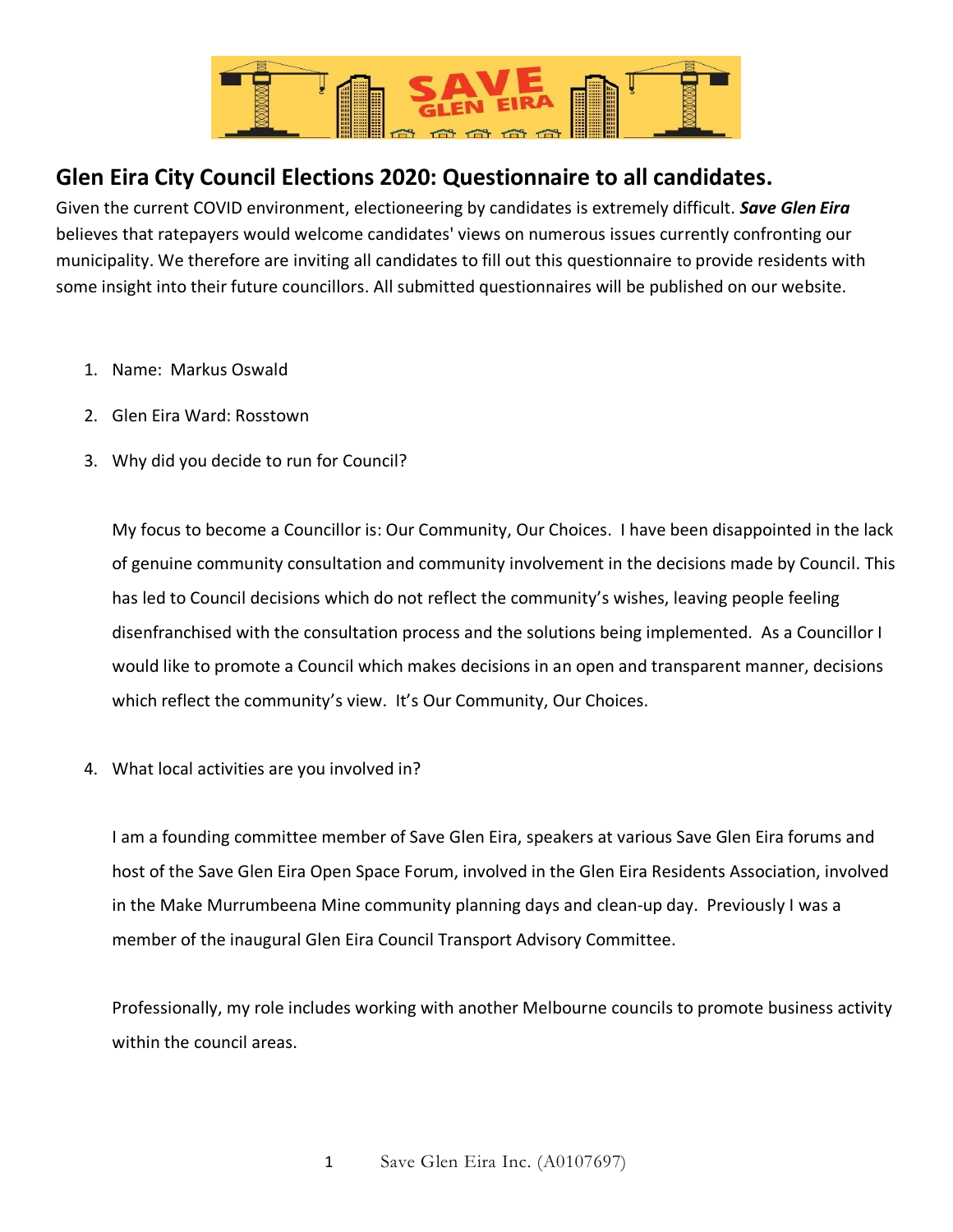

5. What do you see as your strengths/skill set to be a Councillor?

I have a genuine desire to get other people involved in Council's decision and decision-making processes. My skill set is to actively seek wide community opinions, respectfully listen to the messages of all and then critically and independently evaluate proposals based on the information I gathered.

I am knowledgeable about the issues facing Glen Eira having actively participated in Council's community consultation on various issues around Glen Eira and am involved in community groups which discuss the issues facing our suburbs.

My financial, business and negotiation skills allow me to manage, facilitate and achieve outcomes on behalf of our community. I am a Fellow of the Governance Institute and Member of the Institute Association for Public Participation.

6. Are you a member of a political party? If so, which one?

No, I have never been a member of a political party

7. What do you see as the current important issues facing Glen Eira?

My vision is to build a community which will be inclusive and foster's the community's view in a respectful and open manner. I would like the community's voice to be strong when considering:

• Creating a better community together – ensuring our suburbs look the way we want them to by respecting the heritage and character of our area and developing transparent framework about how our suburbs look. I am also passionate about how we move around Glen Eira, generating sustainable and connected communities, and the way our communities feel by promoting local business and community projects.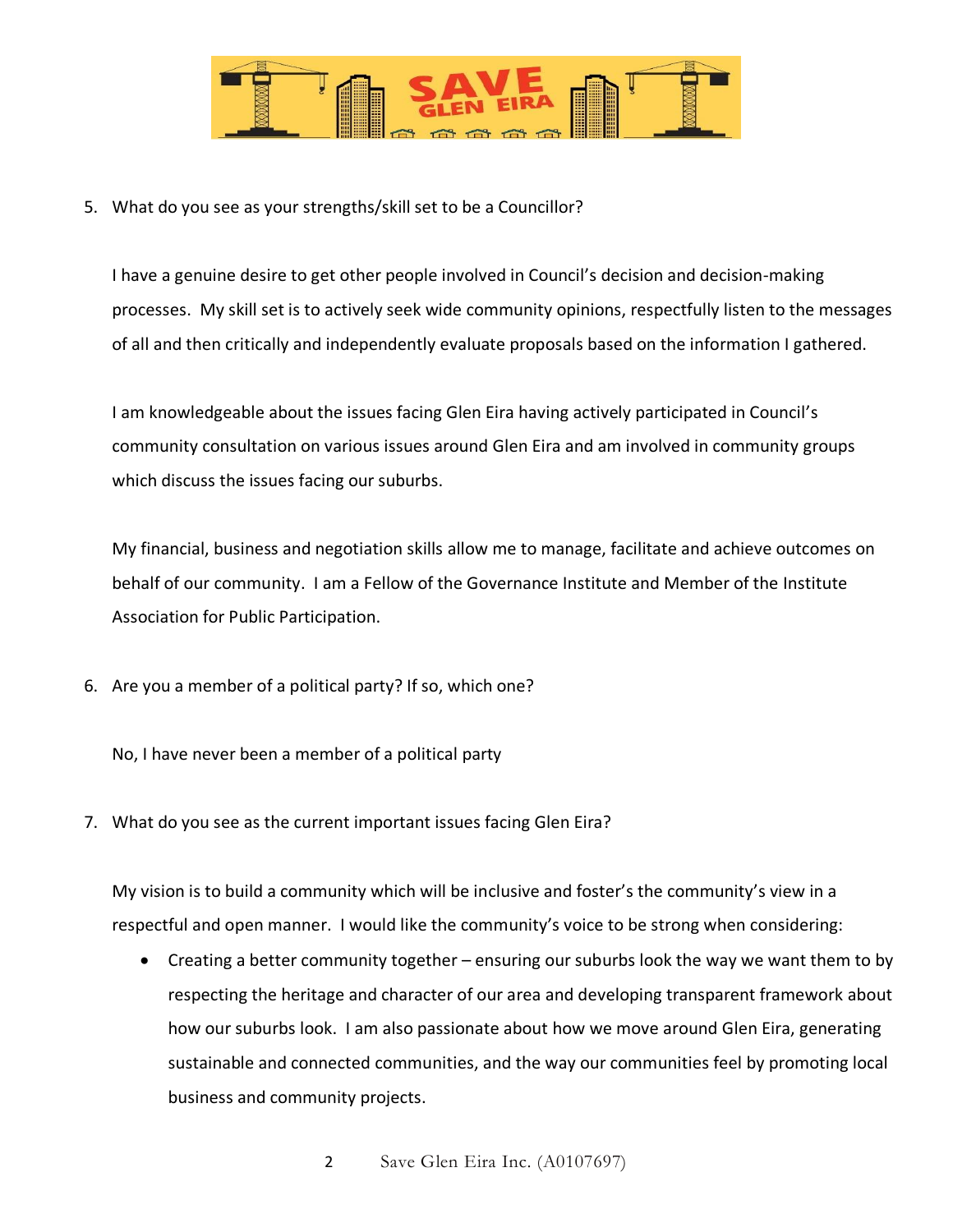

- More open space focus on increasing our tree canopy, protecting areas of importance and strategic use of the Open Space Levy
- Caring for our environment and promoting local sustainability to ensure our Council operates and promotes sustainable initiatives
- Having better conversations between Council and the community
- Ensuring high quality council services and facilities
- Ensuring value for money and responsible governance.

I want the community to be excited about participating in Council decisions and to believe their values are reflected around Glen Eira.

8. How would you evaluate and take into consideration residents' views on topical issues?

By ensuring the Council's processes are robust and genuine in engaging, gathering and analysis of residents' and community's views. I have willingness and desire to validate the views and opinions myself, including doorknocking (when it was possible to do so) on topical issues. My duty would be to represent residents and the community.

9. Would you support and lobby for mandatory formal oversight committees with community representatives to help ensure greater accountability of council actions?

Yes, I am supportive of greater community and greater public participation, so therefore citizen committees and other similar initiatives.

10. Would you support the banning of political donations from developers, as in NSW?

Yes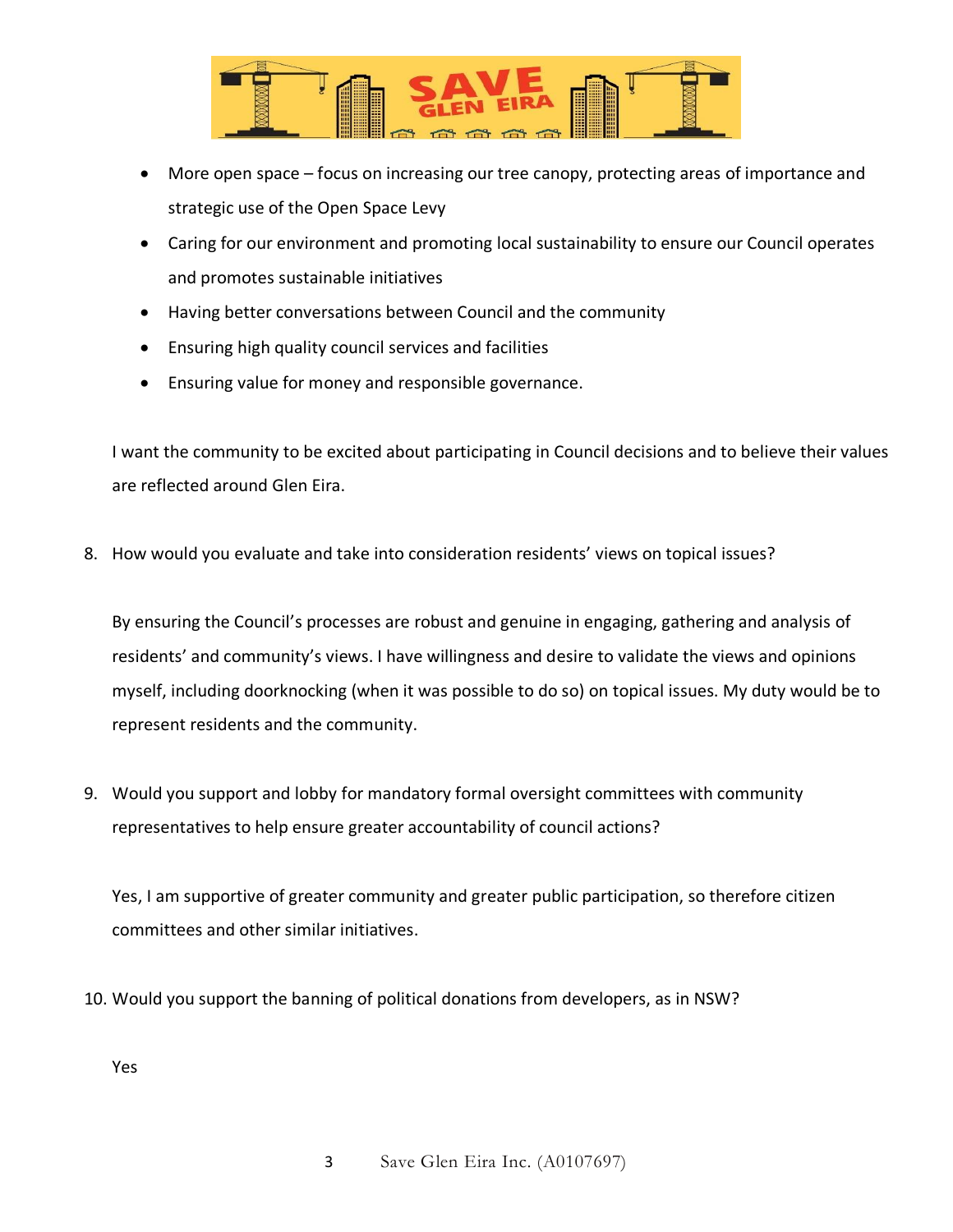

11. Our planning provisions require Councils to balance important and often competing issues How would you prioritise the following issues? (Rank: **High/Medium/Low**)

| Prioritise purchase of new open space in areas of lesser open space.  High           |        |
|--------------------------------------------------------------------------------------|--------|
| Protection of residential amenity.                                                   | High   |
| Economic activity through construction and development.                              | Medium |
| Heritage conservation                                                                | High   |
| Housing affordability and social justice.                                            | Medium |
| Medium rise infill in low rise streets abutting low rise residences. High            |        |
| Protecting communities, small local businesses & shopping strips. High               |        |
| Sustainable initiatives                                                              | High   |
| Protecting fauna corridors and biodiversity                                          | High   |
| High-rise development in Activity Centres.                                           | High   |
| Increasing the tree canopy                                                           | High   |
| Support for council initiative cultural events                                       | Medium |
| Inclusion of affordable/social housing in new developments.                          | Medium |
| Support for new bike or pedestrian paths through Glen Eira.                          | High   |
| Support for Council initiatives to reduce carbon footprint (Council & Residential)   |        |
|                                                                                      | High   |
| Support for creation of deliberative community panels for all major projects/budgets |        |

………High…..

12. Is the current residential development adequately making provision for affordable housing?

No. Council must work on achieving better affordable social housing outcomes. Once agreed, these outcomes must be binding and happen.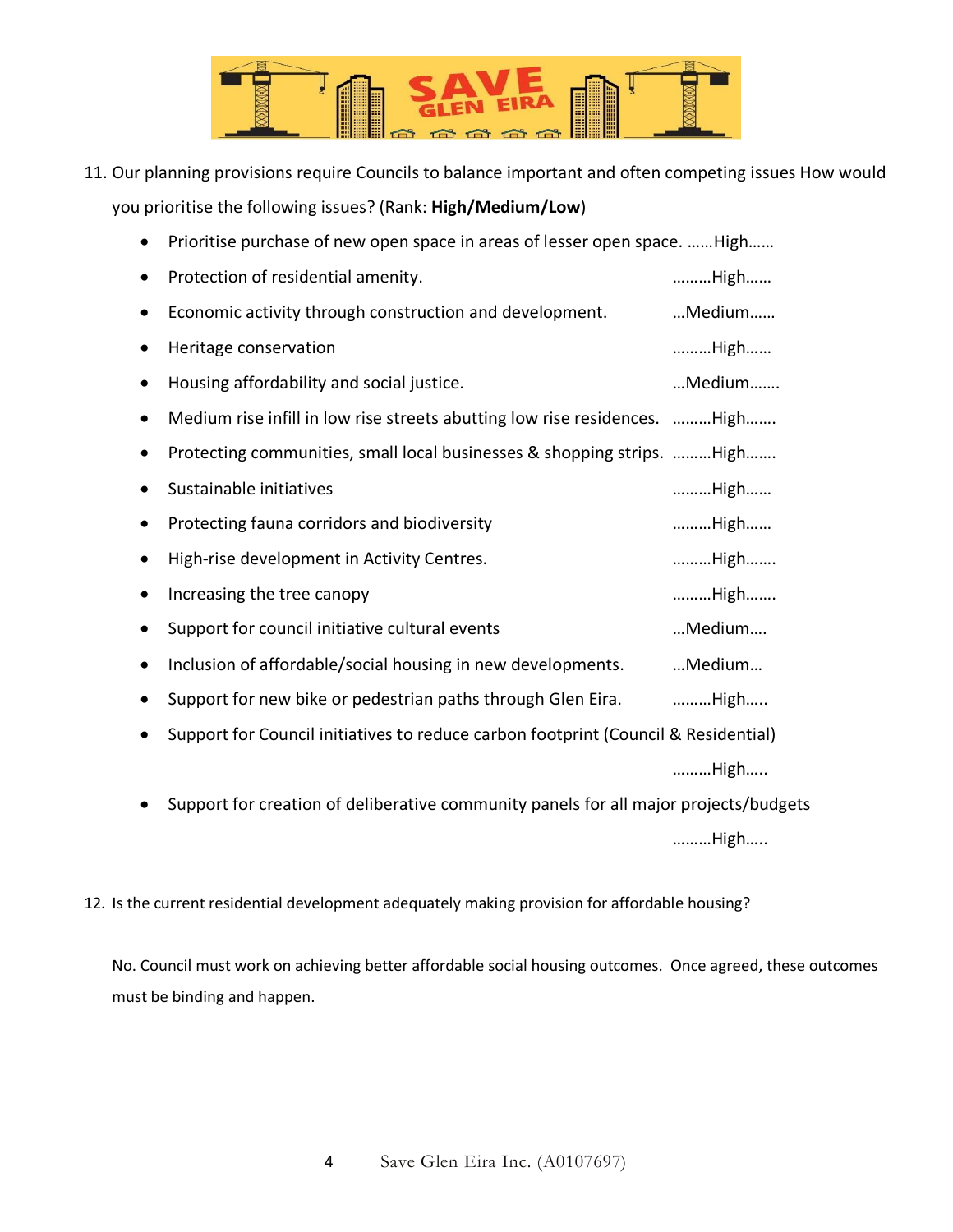

13. How happy do you think the residents of Glen Eira are with the current level of development?

## Unhappy.

I believe the community is overwhelmed by the extent and speed of overdevelopment and the resulting constraints and underinvestment in community infrastructure. The ad hoc nature of current development is frustrating and sometimes bewildering. A solid, community endorsed framework needs to be developed, proactively managed to provide clarity to residents, builders and VCAT.

14. Some zoning types eg Activity Centre Zoning (ACZ) can result in no later appeal-rights for residents. Do you think this is fair on residents?

No. Residents should have appeal rights and the genuine opportunity to influence and express their opinion through the planning approval process, including at the final phase when actual details of the development are available.

15. Do we need tighter planning controls and added scrutiny to protect residents in or nearby to mixed-use zones?

Greater clarity should be provided to reduce expectation differences for all. Clarity must be provided on how we want these areas to look, feel and function. I would support greater controls to protect residents and closer reflect community expectations.

16. What changes would you like to see implemented by the Glen Eira City Council? Eg planning scheme, local laws, meeting procedures, other changes

One of my main two area of focus will be greater and improved genuine engagement, consultation and public participation.

I want to see the Council taking real, tangible and measurable steps to achieve their plans and strategies.